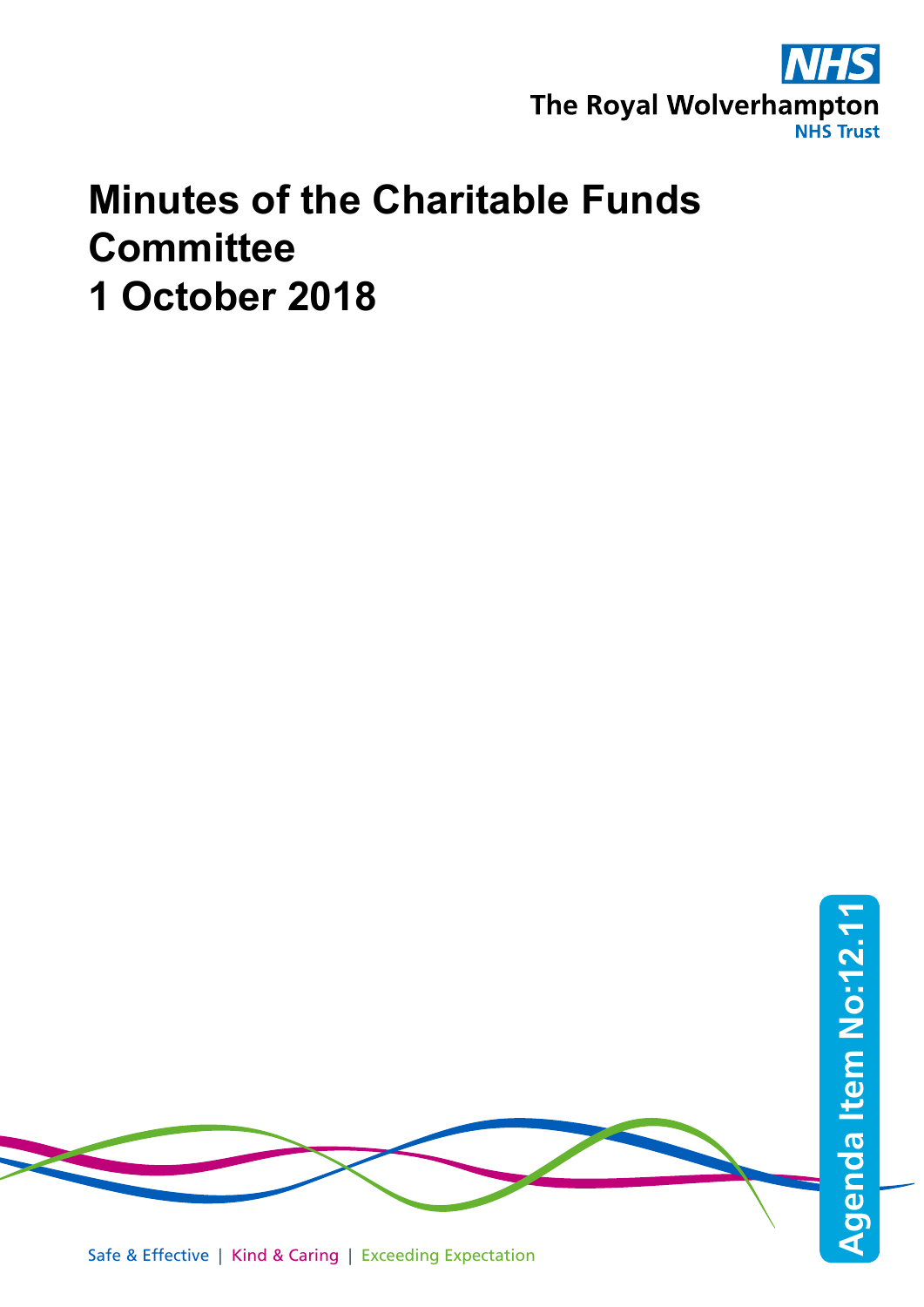## **Minutes of the Charitable Funds Committee**

| <b>Date</b>       | Monday 11 June 2018          |                                                                      |
|-------------------|------------------------------|----------------------------------------------------------------------|
| <b>Venue</b>      | Room 7, WMI                  |                                                                      |
| <b>Time</b>       | 12.30pm                      |                                                                      |
| <b>Present:</b>   | <b>Name</b>                  | <b>Role</b>                                                          |
|                   | <b>Sue Rawlings</b>          | <b>Non-Executive Director (Chair)</b>                                |
|                   | <b>Roger Dunshea</b>         | <b>Non-Executive Director</b>                                        |
|                   | <b>Jeremy Vanes</b>          | <b>Non-Executive Director</b>                                        |
|                   | <b>Kevin Stringer (Part)</b> | <b>Chief Financial Officer</b>                                       |
| In Attendance:    | <b>Name</b>                  | Role                                                                 |
|                   | <b>Helen Troalen</b>         | <b>Deputy Chief Financial Officer</b>                                |
|                   | <b>Emma Greybanks</b>        | <b>Assistant Financial Accountant and</b><br><b>Treasury Manager</b> |
|                   | <b>Leanne Bood</b>           | <b>Fundraising Coordinator</b>                                       |
|                   | <b>Sally Evans</b>           | <b>Head of Communications</b>                                        |
|                   | <b>Katie Winchurch</b>       | PA to Deputy Chief Financial Officer<br>(minute taker)               |
|                   | Lisa Monaghan                | Team Manager - Strategic Capital<br><b>Planning</b>                  |
| <b>Apologies:</b> | <b>Name</b>                  | <b>Role</b>                                                          |
|                   | <b>David Loughton</b>        | <b>Chief Executive</b>                                               |

| <b>Item No</b> |                                                                                                                                                                                                                                                           | <b>Action</b> |
|----------------|-----------------------------------------------------------------------------------------------------------------------------------------------------------------------------------------------------------------------------------------------------------|---------------|
| 0618/1         | Apologies of absence<br>The Committee noted that apologies had been received from David Loughton.                                                                                                                                                         |               |
| 0618/2         | Minutes of the Previous Meeting held 5 April 2018<br>The minutes of the previous meeting held on the 5 April 2018 were accepted<br>as a true record.                                                                                                      |               |
| 0618/3         | <b>Action Log</b><br>Please note that "Closed Items" have been removed and placed on the<br>"Closed Log" for future reference.  Please refer to the "Open Action Log" for<br>updates and additional Action Items transferred across from today's minutes. |               |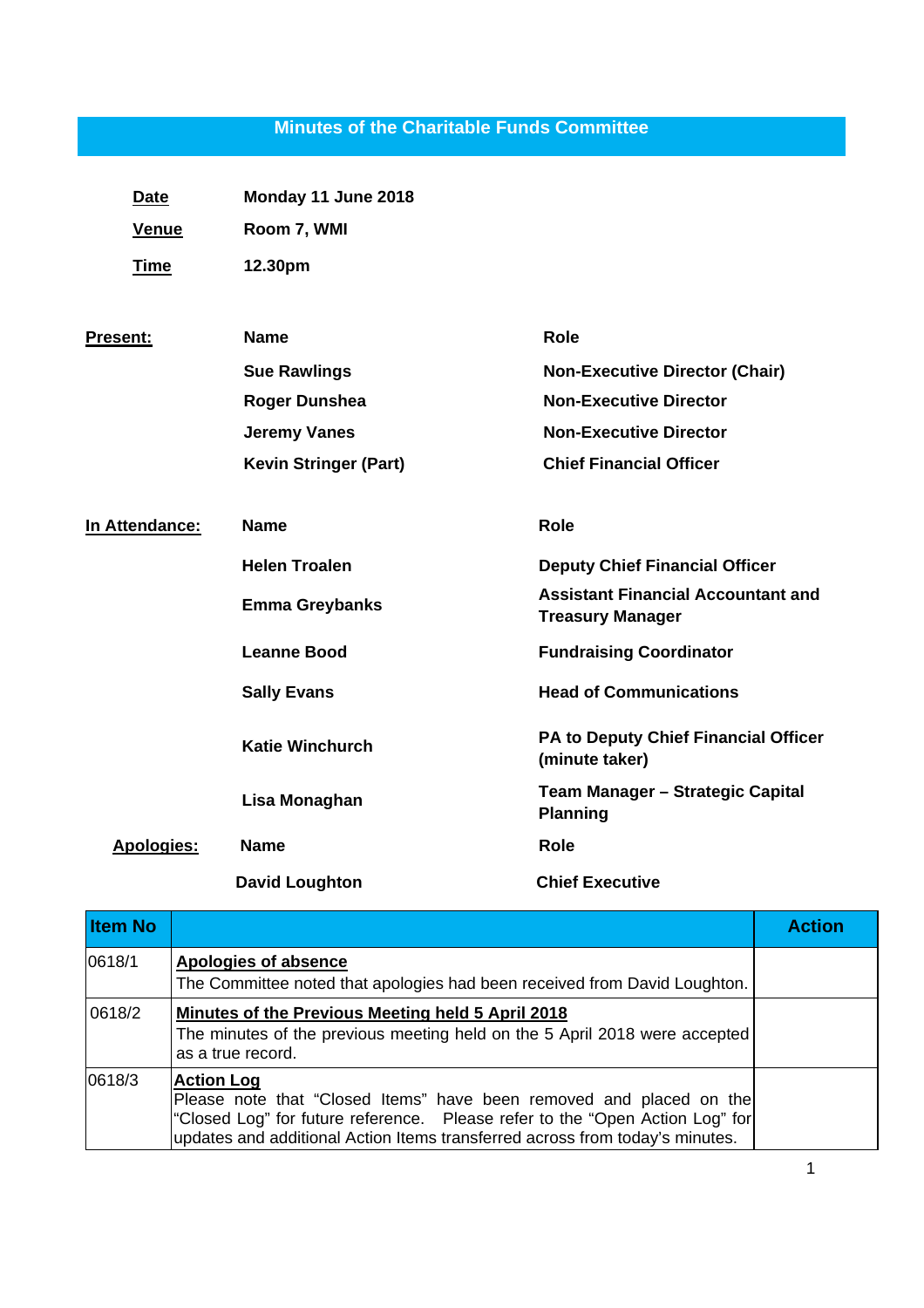| <b>Item No</b> |                                                                                                                                                                                                                                                                                                                                                                                                         | <b>Action</b> |
|----------------|---------------------------------------------------------------------------------------------------------------------------------------------------------------------------------------------------------------------------------------------------------------------------------------------------------------------------------------------------------------------------------------------------------|---------------|
| 0618/4         | <b>Declarations of Interest</b><br>Nothing to report.                                                                                                                                                                                                                                                                                                                                                   |               |
| 0618/5         | Sarasin & Partners LLP Presentation of Investments for the last 12<br>months                                                                                                                                                                                                                                                                                                                            |               |
|                | A True circulated copies of the Sarasin & Partners LLP Presentation of<br>Investments performance to the 31 May 2018.                                                                                                                                                                                                                                                                                   |               |
|                | <b>Long Term Portfolio</b><br>A True confirmed the objective investment to maximise the level of income<br>while maintaining real value of the capital have been achieved.                                                                                                                                                                                                                              |               |
|                | The portfolio value as at the 31 May 2018 was £1,253,902.                                                                                                                                                                                                                                                                                                                                               |               |
|                | <b>Short Term Portfolio</b><br>A True confirmed the objective is to achieve a consistently attractive level of<br>income coupled with the potential for long term capital appreciation, whilst<br>aiming to preserve the value of the capital over the shorter term.                                                                                                                                    |               |
|                | The portfolio value as at the 31 May 2018 was £1,246,440.                                                                                                                                                                                                                                                                                                                                               |               |
| 0618/6         | <b>Report of the Charity Fundraising Co-Ordinator</b><br>L Bood presented the report of the Charity Fundraising Co-Ordinator.                                                                                                                                                                                                                                                                           |               |
|                | <b>Charity Hub</b><br>Bood confirmed<br>has<br>been relocated to reside within<br>she<br>the<br>Communications Team Offices in Hollybush House. L Bood confirmed she<br>will continue to work with the volunteer services to recruit volunteers that will<br>help to promote the Charity as a regular commitment using portable hubs.                                                                   |               |
|                | <b>RWT Lottery</b><br>L Bood confirmed she has received feedback from Browne Jacobson following<br>on from their review of the terms and conditions and they have given advice<br>on the GDPR (General Data Protection Regulation) and data issues around<br>submission to the local authority.                                                                                                         |               |
|                | L Bood confirmed it is anticipated that the terms and conditions will be signed<br>off within the next month.                                                                                                                                                                                                                                                                                           |               |
|                | <b>GDPR (General Data Protection Regulation)</b><br>L Bood confirmed the Charity Team have sent "mail outs" to all supporters on<br>the contact list - postal and email and also, regular updates have been posted<br>on social media and in articles in the last two editions of the Charity<br>Newsletter. L Bood confirmed so far the number of responses is 42.                                     |               |
|                | <b>NHS70</b><br>L Bood advised she has worked alongside the Communications Team to<br>promote the NHS70 celebrations and has been encouraging local community<br>groups, schools and businesses to host a tea party in aid of the RWT Charity.<br>L Bood confirmed she is coordinating Trust wide performances of the RWT<br>Singers at New Cross and other events on the day (5 July) will include RWT |               |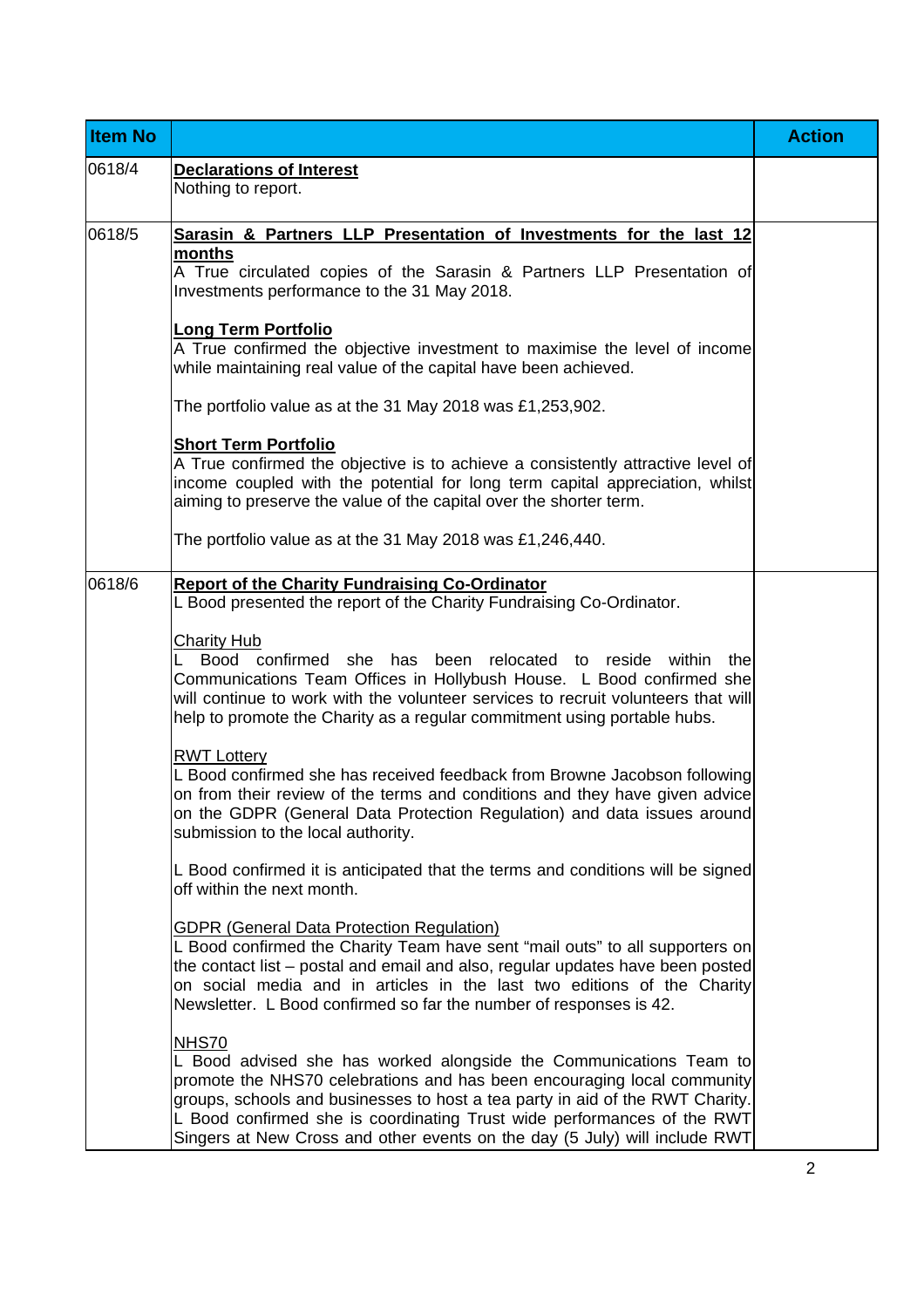| <b>Item No</b> |                                                                                                                                                                                                                                                                                                                                                                                                                              | <b>Action</b> |
|----------------|------------------------------------------------------------------------------------------------------------------------------------------------------------------------------------------------------------------------------------------------------------------------------------------------------------------------------------------------------------------------------------------------------------------------------|---------------|
|                | Charity stands at all three sites with fund competitions to help raise funds as<br>well as awareness of the Charity.                                                                                                                                                                                                                                                                                                         |               |
|                | L Bood advised she has been working closely with colleagues from the<br>Children's directorate to host their own activities throughout the week.                                                                                                                                                                                                                                                                             |               |
|                | <b>Summer Activities for Children and Young People</b><br>L Bood confirmed she will be working with colleagues across the Children's<br>directorate over the summer months running a 4 week programme of activities<br>for all age groups and their families. The programme will be to encourage<br>healthy lifestyle choices and will consist of four themes which are "Safety",<br>"Nutrition", "Exercise" and "Fun Week". |               |
|                | Annual Report 2017/18<br>L Bood confirmed the first draft on the annual report is with Medical Illustration<br>and the accounts are currently being produced.                                                                                                                                                                                                                                                                |               |
|                | Members of the 5/3444 Transport and General Workers Benevolent Fund of<br>Goodyear Wolverhampton<br>L Bood confirmed members have expressed an interest in supporting other<br>Trust projects including equipment at CCH. L Bood to keep the Committee<br>updated.                                                                                                                                                           |               |
|                | Review of "Fund Advisors Guidance"<br>L Bood thanked all Committee members for the feedback on the new<br>guidance and advised the initial draft is now with Medical Illustrations to<br>produce the final document.                                                                                                                                                                                                         |               |
|                | Harlequin Update<br>E Greybanks has provided the templates and someone from Harlequin is due<br>to come in the end of June/beginning of July to update the system and also,<br>provide Charity training.                                                                                                                                                                                                                     |               |
|                | Dementia Outreach Team<br>L Bood informed the Committee that the CCG have given notice on the<br>Dementia Outreach Service and L Bood is currently working with the team to<br>identify appropriate use of their funds as soon as possible.                                                                                                                                                                                  |               |
| 0618/7         | Update on Finance Position - Summary Income and Expenditure 31<br>March 2018 to 30 April 2018.                                                                                                                                                                                                                                                                                                                               |               |
|                | E Greybanks presented the Update of Finance Position – Summary Income<br>and Expenditure 31 March 2018 and to 30 April 2018.                                                                                                                                                                                                                                                                                                 |               |
|                | E Greybanks confirmed they are currently working on year end. An update<br>will be brought to the August Committee.                                                                                                                                                                                                                                                                                                          |               |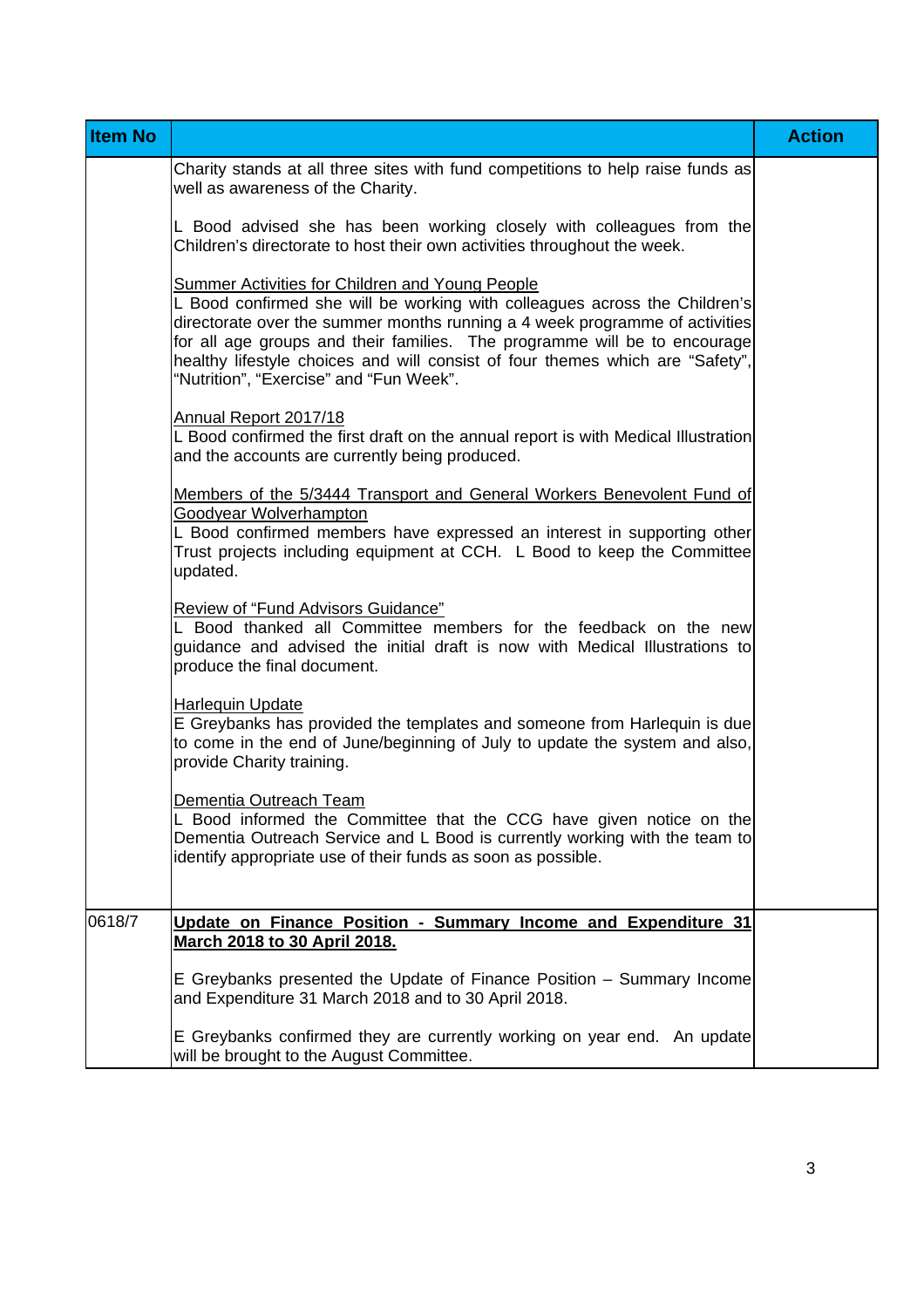| <b>Item No</b> |                                                                                                                                                                                                                                                                                                                                                                                                                                                                                                                                                                                                                                                                                                                                                                                                                                          | <b>Action</b>      |
|----------------|------------------------------------------------------------------------------------------------------------------------------------------------------------------------------------------------------------------------------------------------------------------------------------------------------------------------------------------------------------------------------------------------------------------------------------------------------------------------------------------------------------------------------------------------------------------------------------------------------------------------------------------------------------------------------------------------------------------------------------------------------------------------------------------------------------------------------------------|--------------------|
| 0618/9         | Reserve's Policy - To be reviewed<br>The Chair presented the Reserve's Policy.<br>H Troalen mentioned that the Reserves Policy refers back to the Investment<br>Policy but the two policies don't match. E Greybanks to look in to this and                                                                                                                                                                                                                                                                                                                                                                                                                                                                                                                                                                                              | <b>E</b> Greybanks |
| 0618/10        | update the Reserves Policy and Investment Policy.<br><b>Business Cases - For Approval</b>                                                                                                                                                                                                                                                                                                                                                                                                                                                                                                                                                                                                                                                                                                                                                |                    |
| 0618/10.1      | Video Laryngoscope - £13,480<br>Dr Heaver presented the Video Laryngoscope Business Case for approval.<br>Dr Heaver asked the Committee for approval of a Video Laryngoscope for the<br>Dr Heaver advised this equipment is suited to the<br>Neonatal Unit.<br>requirements of preterm babies with size 00 laryngoscope blades.<br><b>This</b><br>request is to source a video laryngoscope for extremely preterm intubations,<br>so that the clinical teams managing babies at the Trust can perform more<br>effective and efficient intubations, with a quality control element, as the video<br>screen allows observer verification of tube replacement.<br>Dr Heaver explained that having this piece of equipment would make better<br>training for Junior Doctors.<br>The Committee approved the Video Laryngoscope Business Case. |                    |
| 0618/10.2      | 55 x I-Pads to support the K2 Badgernet System - £27,671                                                                                                                                                                                                                                                                                                                                                                                                                                                                                                                                                                                                                                                                                                                                                                                 |                    |
|                | S Phipps presented the 55 x I-Pads to support the K2 Badgernet System for<br>approval.<br>S Phipps requested approval from the Committee to order 55 I-Pads and                                                                                                                                                                                                                                                                                                                                                                                                                                                                                                                                                                                                                                                                          |                    |
|                | associated costs for the Neonatal Unit in connection with the upgrade of the<br>current Badgernet System.                                                                                                                                                                                                                                                                                                                                                                                                                                                                                                                                                                                                                                                                                                                                |                    |
|                | S Phipps said the cost of the I-Pads are £55k and IT have advised that the<br>I-Pads would be more effective than laptops on trolleys.                                                                                                                                                                                                                                                                                                                                                                                                                                                                                                                                                                                                                                                                                                   |                    |
|                | The Committee asked why the Business Case was for 55 I-Pads when<br>previously it was requesting 24 laptops. S Phipps explained the reason for<br>the difference in numbers was that with the I-Pads would be provided to each<br>member of staff to carry around with them and spares which would be kept on<br>charge. The 27 laptops would have been on trolleys and shared by staff.                                                                                                                                                                                                                                                                                                                                                                                                                                                 |                    |
|                | L Mongahan to speak to N Bruce, Divisional Head of ICT Services and Health<br>Records to get confirmation of what the difference is between having I-Pads<br>and Laptops. Once received confirmation from L Monaghan the Committee<br>will then decide whether this is funded from Trust or Charity and then Revenue<br>or Capital.                                                                                                                                                                                                                                                                                                                                                                                                                                                                                                      | L Monghan          |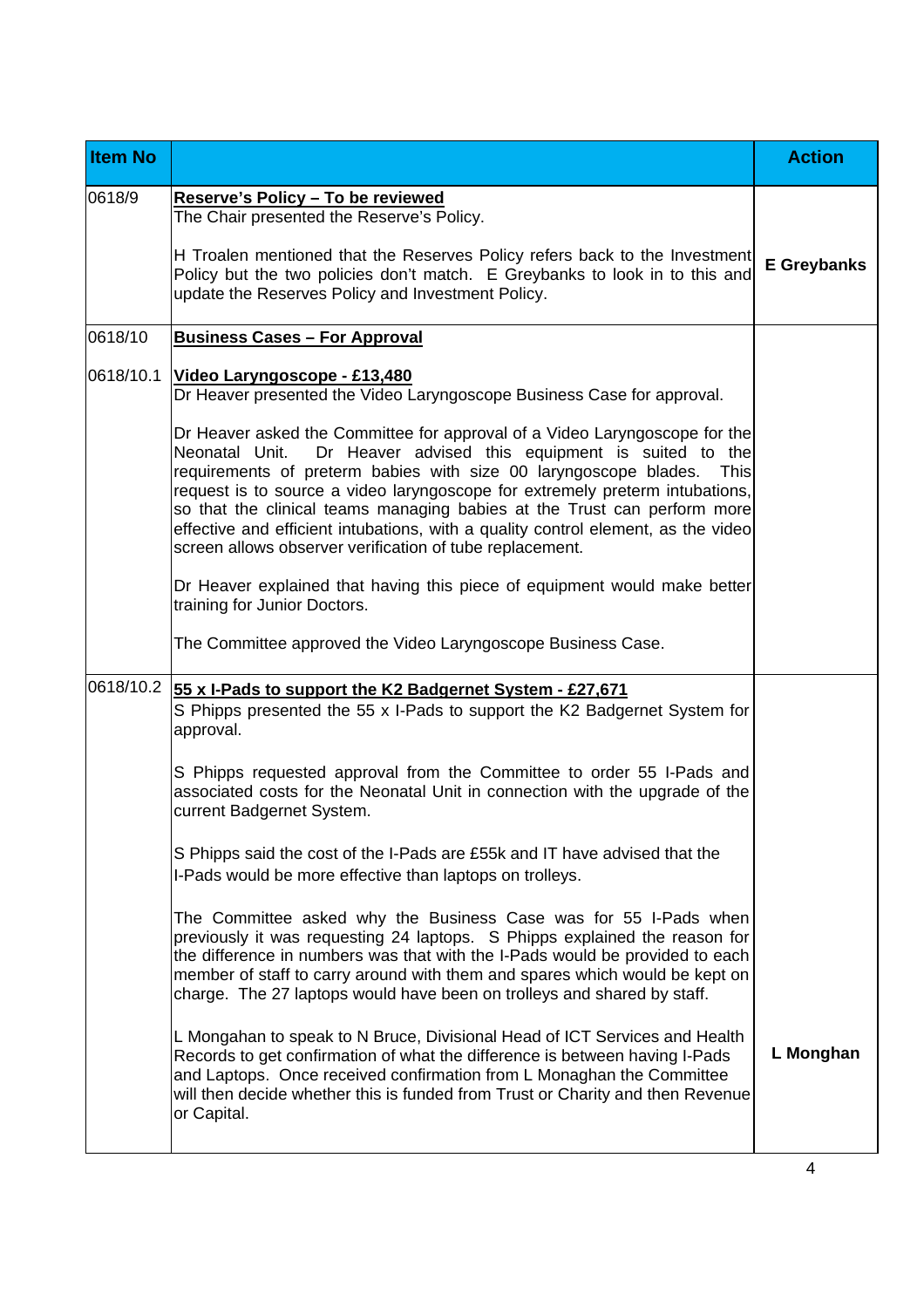|           | S Phipps to check what Maternity have or what they have requested.                                                                                                                                                                                                                                                                                                                                                                                                                                                                        | <b>S Phipps</b>    |
|-----------|-------------------------------------------------------------------------------------------------------------------------------------------------------------------------------------------------------------------------------------------------------------------------------------------------------------------------------------------------------------------------------------------------------------------------------------------------------------------------------------------------------------------------------------------|--------------------|
| 0618/10.3 | Lymph Node Probe - £17,710<br>L Bood presented the Lymph Node Probe Business Case for approval.                                                                                                                                                                                                                                                                                                                                                                                                                                           |                    |
|           | The Committee approved the Lymph Node Probe Business Case.                                                                                                                                                                                                                                                                                                                                                                                                                                                                                |                    |
| 0618/10.4 | <b>Staff Hydration Project - £22,950</b><br>L Bood presented the Staff Hydration Project Business Case.                                                                                                                                                                                                                                                                                                                                                                                                                                   |                    |
|           | L Bood asked for approval for purchase of 8,500 water bottles to be issued to<br>all staff Trust wide, including a sufficient stock to present to new staff at their<br>induction. L Bood said the bottles would include the Trust branding and<br>Charity banding and staff would be responsible for ensuring their bottles are<br>topped up and maintain their hydration levels. L Bood confirmed bottles<br>would be stored in accordance with the Trust Infection Prevention policies and<br>local arrangements as per specific area. |                    |
|           | L Bood explained the reason for the request was to benefit all staff across the<br>Trust to provide equality of access to regular breaks and have access to<br>drinking water and healthy food during a shift - no matter what their discipline<br>or location of their place of work.                                                                                                                                                                                                                                                    |                    |
|           | L Bood advised this is now looking more like £33k with VAT and transport<br>added on.                                                                                                                                                                                                                                                                                                                                                                                                                                                     |                    |
|           | R Dunshea said unless tested across the Trust and clear this investment<br>would work he wasn't happy to approve. L Bood said there had been limited<br>feedback from staff but one of the reasons for this request was from a<br>comment raised at the Nurses Forum of staff feeling scared to have a drink<br>even though they felt they need to rest, refuel and rehydrate.                                                                                                                                                            |                    |
|           | The Committee agreed this requested needed more research and a possible<br>different way of funding.                                                                                                                                                                                                                                                                                                                                                                                                                                      |                    |
|           | J Vanes suggested piloting in a smaller area first.                                                                                                                                                                                                                                                                                                                                                                                                                                                                                       |                    |
| 0618/11   | <b>Charitable Funds Committee Workplan 2018</b><br>The Committee noted the workplan.                                                                                                                                                                                                                                                                                                                                                                                                                                                      |                    |
|           | L Bood confirmed the Fundraising Strategy is due next year. Review on an<br>annual basis. S Evans said to identify every year a big fundraising event.                                                                                                                                                                                                                                                                                                                                                                                    |                    |
|           | Move the Review Fundraising Strategy to December on the Workplan.                                                                                                                                                                                                                                                                                                                                                                                                                                                                         | <b>E</b> Greybanks |
| 0618/12   | <b>Any Other Business</b><br>None                                                                                                                                                                                                                                                                                                                                                                                                                                                                                                         |                    |